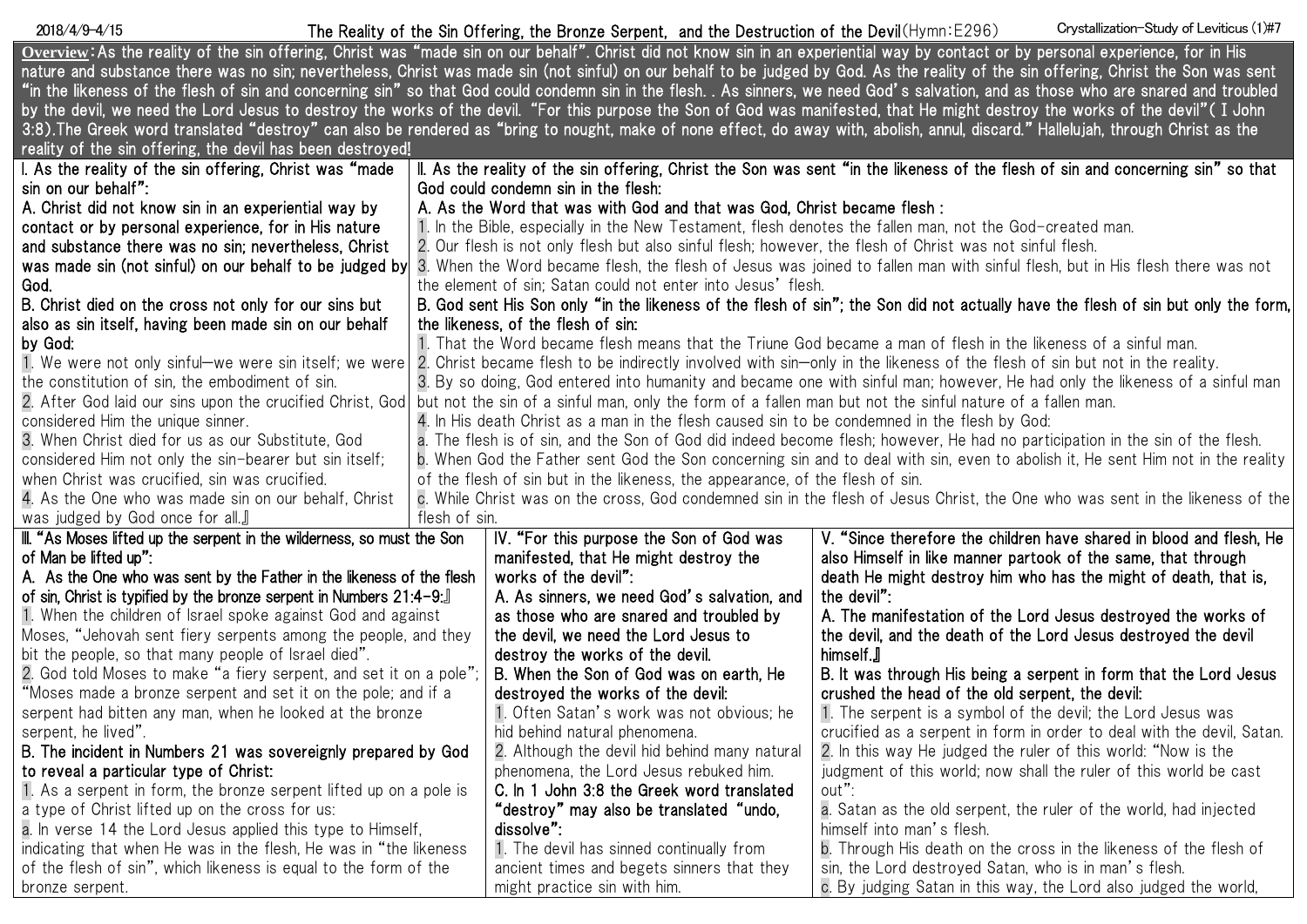| b. The bronze serpent had only the form of the serpent but was<br>without the serpent's poison; Christ was lifted up only as a<br>serpent in form, for He did not have the poisonous nature of a<br>serpent.<br>2. As sinful human beings, we actually are serpentine; in our fallen<br>nature we are children of the old serpent, the devil:<br>a. We are all serpentine beings with the poison of the serpent in<br>our nature; in our fallen nature we are not only sinful—we are<br>serpentine as well.<br>b. In the sight of God, the entire fallen human race consists of<br>poisonous serpents.<br>3. Because we are such serpents, we needed a Substitute; we<br>needed Christ to die for us in the form of a serpent but without<br>the poisonous element of the serpent. | 2. For this purpose the Son of God was<br>manifested, that He might undo and destroy<br>the sinful deeds of the devil, that is,<br>condemn, through His death on the cross in<br>the flesh, sin initiated by him, the evil one;<br>destroy the power of sin, the sinful nature of<br>the devil; and take away both sin and sins. | which is hanging on Satan; hence, the Lord's being lifted up caused<br>the world to be judged and its ruler to be cast out.<br>C. In His crucifixion Christ destroyed the devil:<br>1. In verse 14 the Greek word translated "destroy" can also be<br>rendered as "bring to nought, make of none effect, do away with,<br>abolish, annul, discard."<br>2. In His humanity and through His work on the cross, Christ has<br>destroyed the devil.<br>3. Christ died not only as the Substitute of fallen men, who had<br>been bitten by the serpent, but also to destroy the devil.<br>D. Hallelujah, through Christ as the reality of the sin offering, the<br>devil has been destroyed!] |
|------------------------------------------------------------------------------------------------------------------------------------------------------------------------------------------------------------------------------------------------------------------------------------------------------------------------------------------------------------------------------------------------------------------------------------------------------------------------------------------------------------------------------------------------------------------------------------------------------------------------------------------------------------------------------------------------------------------------------------------------------------------------------------|----------------------------------------------------------------------------------------------------------------------------------------------------------------------------------------------------------------------------------------------------------------------------------------------------------------------------------|------------------------------------------------------------------------------------------------------------------------------------------------------------------------------------------------------------------------------------------------------------------------------------------------------------------------------------------------------------------------------------------------------------------------------------------------------------------------------------------------------------------------------------------------------------------------------------------------------------------------------------------------------------------------------------------|
|------------------------------------------------------------------------------------------------------------------------------------------------------------------------------------------------------------------------------------------------------------------------------------------------------------------------------------------------------------------------------------------------------------------------------------------------------------------------------------------------------------------------------------------------------------------------------------------------------------------------------------------------------------------------------------------------------------------------------------------------------------------------------------|----------------------------------------------------------------------------------------------------------------------------------------------------------------------------------------------------------------------------------------------------------------------------------------------------------------------------------|------------------------------------------------------------------------------------------------------------------------------------------------------------------------------------------------------------------------------------------------------------------------------------------------------------------------------------------------------------------------------------------------------------------------------------------------------------------------------------------------------------------------------------------------------------------------------------------------------------------------------------------------------------------------------------------|

Day1: Rom6:10 For the death which He died. He died to sin once for all; but the life which He lives, He lives to God.

2 Cor5:21 Him who did not know sin He made sin on our behalf that we might become the righteousness of God in Him.

Day2: John1:14 And the Word became flesh and tabernacled among us (and we beheld His glory, glory as of the only Begotten from the Father), full of grace and reality.

Rom8:3 For that which the law could not do, in that it was weak through the flesh, God, sending His own Son in the likeness of the flesh of sin and concerning sin, condemned sin in the flesh,

Day3: Gen6:3 And Jehovah said. My Spirit will not strive with man forever, for he indeed is flesh; so his days will be one hundred twenty years.

1 Tim3:16 And confessedly, great is the mystery of godliness: He who was manifested in the flesh, Justified in the Spirit, Seen by angels, Preached among the nations, Believed on in the world, Taken up in glory.

Day4: John3:14 And as Moses lifted up the serpent in the wilderness, so must the Son of Man be lifted up,15 That every one who believes into Him may have eternal life. Num21:8 Then Jehovah said to Moses, Make a fiery serpent, and set it on a pole; and everyone who is bitten, when he sees it, shall live.9 And Moses made a bronze serpent and set it on the pole; and if a serpent had bitten any man, when he looked at the bronze serpent, he lived.

Day5: 1 John3:8 He who practices sin is of the devil, because the devil has sinned from the beginning. For this purpose the Son of God was manifested, that He might destroy the works of the devil.

Heb2:14 Since therefore the children have shared in blood and flesh, He also Himself in like manner partook of the same, that through death He might destroy him who has the might of death, that is, the devil,

Day6: John12:31 Now is the judgment of this world; now shall the ruler of this world be cast out.

16:11 And concerning judgment, because the ruler of this world has been judged.

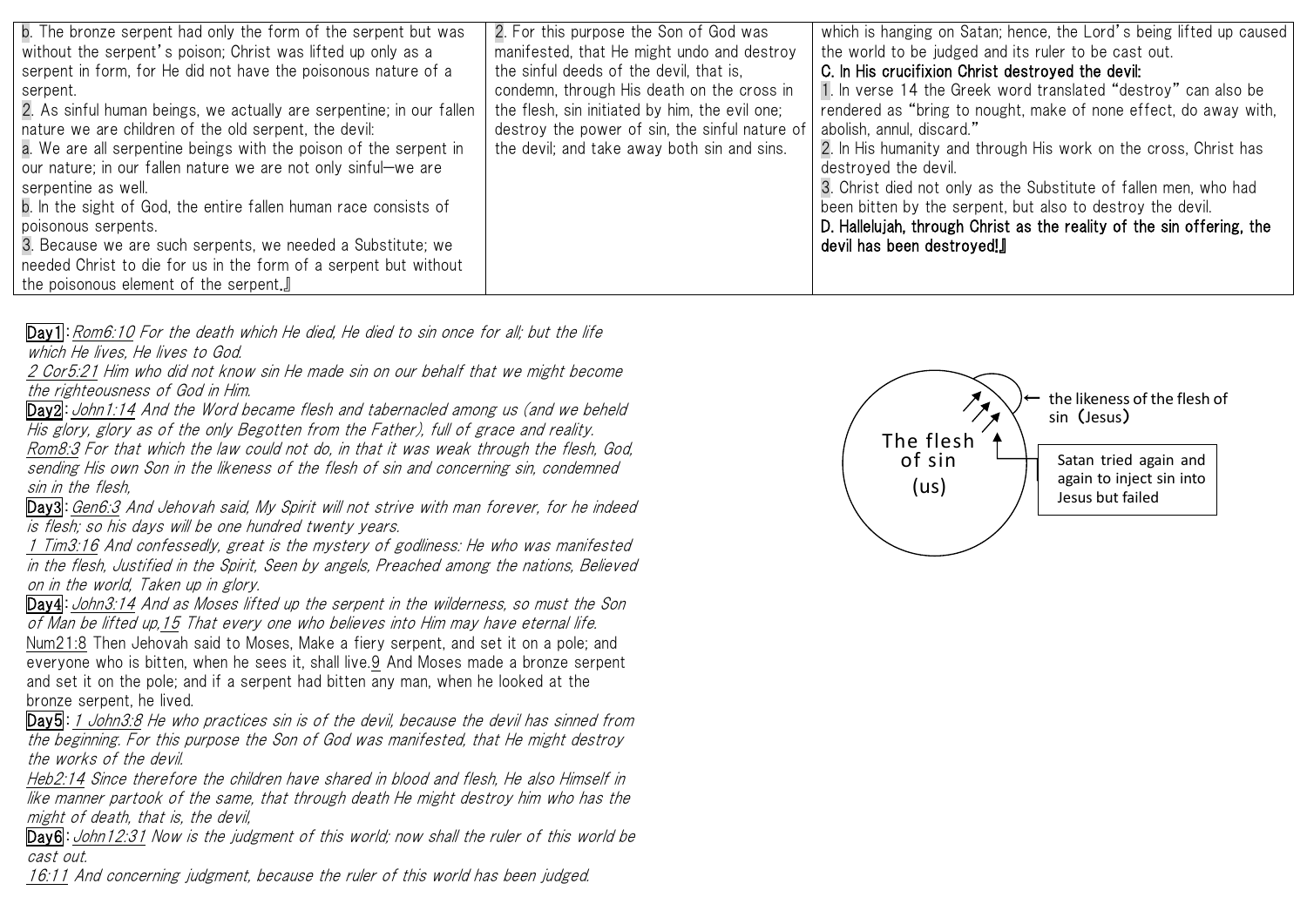### Experience $\left( \hat{\theta} \right)$ : Because the Son of God was sent in the likeness of the flesh of sin and concerning sin, God condemned sin in the flesh.

John 1:14 does not say that the Word became a man; it says that the Word became flesh. When the Son of God became a man, man had become old, and man had become flesh. In the Bible, especially in the New Testament, flesh denotes fallen man. The Bible tells us that God created man, but God did not create the flesh. Genesis 1 tells us that after God created man, He "saw everything that He had made, and indeed, it was very good" (v. 31), indicating that the man God created was very good. In Genesis 3, however, this God-created man fell, and in Genesis 6 this fallen man became the corrupted, fallen flesh through sin (v. 3). Romans 3:20 says that out of the works of the law "no flesh shall be justified before Him." Flesh here refers to fallen man. In the eyes of God, fallen mankind is simply flesh.

In His death Christ as a man in the flesh caused sin to be condemned in the flesh by God. Romans 8:3 says, "God, sending His own Son in the likeness of the flesh of sin and concerning sin, condemned sin in the flesh." The flesh is of sin, and the Son of God did indeed become flesh. However, He was only in the likeness of the flesh and had no participation in the sin of the flesh. According to Romans 8:3, God sent His Son in the likeness of the flesh of sin and concerning sin so that God might condemn sin in the flesh.

#### For Junior/Senior High School Students

"The Word, the Son of God, became flesh" means Christ the Son has the human life and nature. The "flesh" here is the "likeness of the flesh of sin according to Romans 8:3. Because Christ was a genuine and proper man but did not have sin, His humanity was the "likeness of the flesh of sin". As the reality of the sin offering, Christ the Son has been sent "in the likeness of the flesh of sin and concerning sin," so that God was able to condemn sin in the flesh.

Rom 8:3 …God, sending His own Son in the likeness of the flesh of sin and concerning sin, condemned sin in the flesh,

If Christ were not a man, He could not die as our substitute to solve the problem of sin. And also if the humanity of Christ were not the likeness of the flesh of sin, His death on the cross was because of sin and so He was not able to die as our substitute. The word, "the likeness of the flesh of sin" does have such a meaning. Hallelujah! God eventually was able to condemn sin because Christ was put on the cross in the likeness of the flesh of sin. Please see the figure in the previous page. While Lord Jesus was living on the earth, Satan has repeatedly tried to infuse sin into Him, but couldn't succeed. Then the Lord died on the cross in the likeness of the flesh of sin, and sin was condemned. Hallelujah! Rom 8:4 That the righteous requirement of the law might be fulfilled in us, who do not walk according to the flesh but according to the spirit. 5 For those who are according to the flesh mind the things of the flesh; but those who are according to the spirit, the things of the Spirit. 6 For the mind set on the flesh is death, but the mind set on the spirit is life and peace.

Sin needs to be condemned so that we do not walk according to the flesh but according to the spirit. Because the effects on the cross are included in the all-inclusive life-giving spirit, if you do not walk according to the flesh but according to the spirit, and set your mind on the spirit, then you will be released from sin and experience to have peace.

For example, you may be jealous when your teacher praise other person. You don't like to get jealous so you try to exercise your patience, but you see envy is overflowing from within. This is a work of indwelling sin. In such case, you should return to your spirit and pray to the Lord, saying, "Lord Jesus. I take you as my sin offering. You have died on the cross in the likeness of the flesh of sin and so sin was condemned, so that I don't live according to the flesh and am not bothered by sin, but I live according to the spirit to be released from sin and to gain peace. Please save me from being filled with envy. Amen!"

# Experience $(2)$ : Through death Christ has destroyed Satan the devil, who has the might of death

We must believe that the Lord was manifested for the purpose of destroying the works of the devil….When He was on earth, He destroyed the work of the devil wherever He went. Often Satan's work was not obvious; he hid behind natural phenomena. However, the Lord rebuked him every time. It is clear that He was rebuking Satan when He rebuked Peter's speaking, when He rebuked the fever of Peter's mother-in-law, and when He rebuked the winds and the waves….Wherever the Lord went, the power of the devil was shattered. This is why He said, "But if I, by the Spirit of God, cast out the demons, then the kingdom of God has come upon you." In other words, wherever the Lord went, Satan was cast out, and the kingdom of God was manifested. Satan could not remain where the Lord was.

The devil sins continually from ancient times and begets sinners to practice sin with him. Hence, for this purpose the Son of God was manifested, that He might undo and destroy the devil's sinful deeds—that is, condemn, through death on the cross in the flesh, sin initiated by him, the evil one; destroy the power of sin, the sinful nature of the devil; and take away both sin and sins.

We must believe that through death the Lord Jesus has destroyed him who has the might of death, the devil. The manifestation of the Lord Jesus destroyed the works of the devil, and the death of the Lord Jesus destroyed the devil himself.

#### For working young saints/graduate students

In business life, Satan constantly hinders you from becoming an overcomer, traps you in unbelief and works on you to make you a defeated Christian. Satan threatens you to listen to what the boss says, and whispers to you that the company will fire you if not doing more overtime. The more you listen to such whisper of Satan, the more you tremble with fear. And an unbelief emerges as to whether the business life is more important than the church life. Under these circumstances, you need to experience that Christ through His death has destroyed the devil.

Heb. 2:14 Since therefore the children have shared in blood and flesh, He also Himself in like manner partook of the same, that through death He might destroy him who has the might of death, that is, the devil, 15 And might release those who because of the fear of death through all their life were held in slavery.16 For assuredly it is not to angels that He gives help, but He gives help to the seed of Abraham. 18 For being tempted in that which He Himself has suffered, He is able to help those who are being tempted.

You must fight not to fall in unbelief. To fight against it, you need to carry out the following.

- i. Before you listen to Satan's whisper, you need to pray-read the Word first to listen to the Lord's speaking every morning. You wake up in the morning, and after dressing up, you need to come to the Word first. Faith comes from listening to the Word.
- Fellowship with your vital partner, explain your situation and ask for his interceding prayers. At such time, it is necessary to explain the situation in detail so that he can easily take up the burden and pray for you. Also, when the situation improves, together you need to praise the Lord with him.
- Call on the Lord's name also at work, pray with faith in your spirit, "Oh, Lord Jesus, you have destroyed Satan the devil on the cross. I shall experience this in the trials of my business life. Satan, you are barking like a lion, trying to threaten and weaken me, but with faith I declare that Christ and the church are much stronger than you. Why are you still here? Our Lord has already destroyed you through the death on the cross. Satan, the Devil, return to the cross! The cross is where you belong for now, and the lake of fire is your eternal dwelling place."